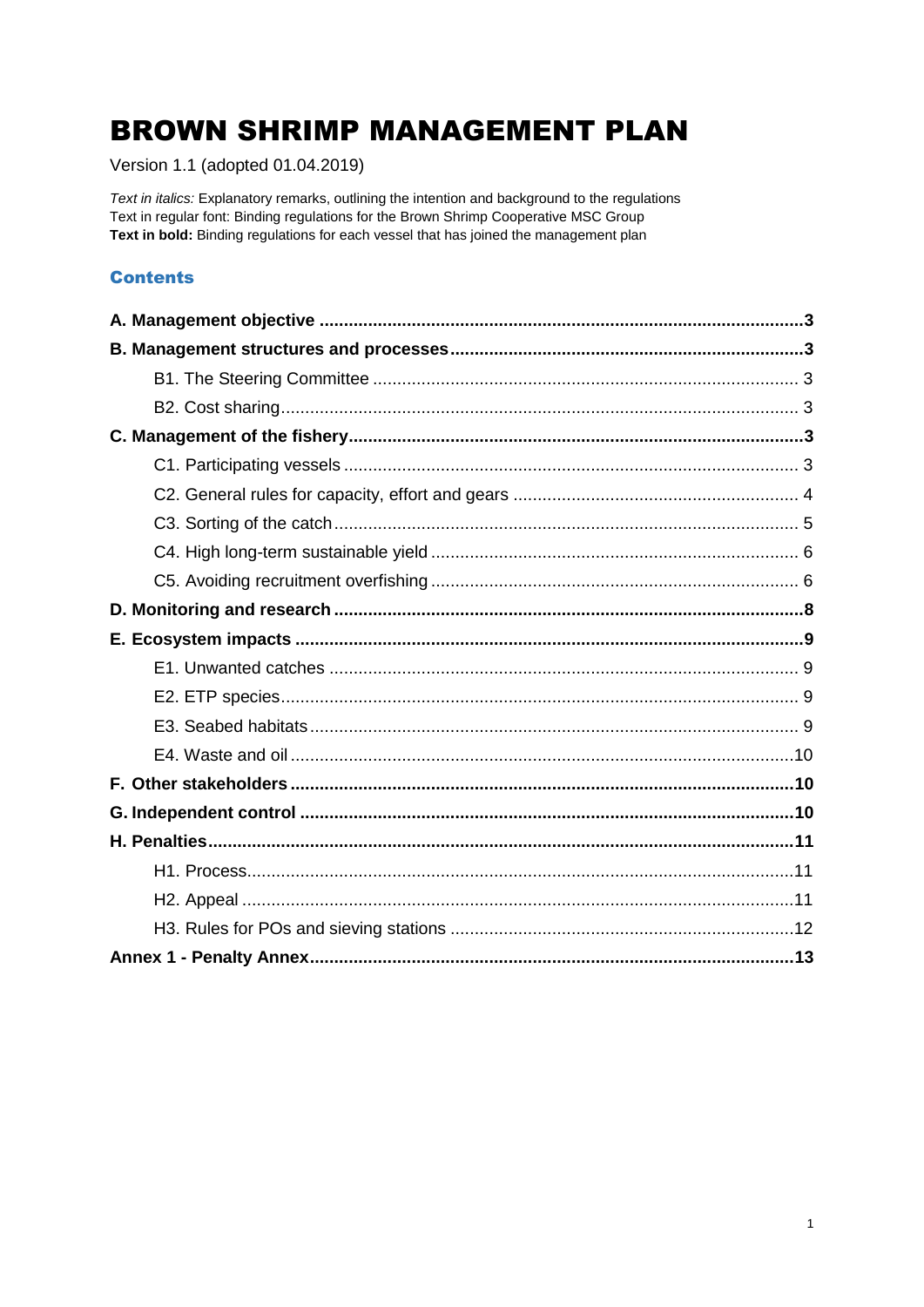# Definitions

| Brown Shrimp:               | Shrimp of the species Crangon crangon.                                                                                                                                                                                                                        |
|-----------------------------|---------------------------------------------------------------------------------------------------------------------------------------------------------------------------------------------------------------------------------------------------------------|
| Member:                     | A person or company that: owns one or more vessels fishing for brown<br>shrimp; is a member of one of the Producer Organizations; and, has<br>been listed by this Producer Organization as member of the<br>Management Plan.                                  |
| Producer Organization (PO): | A legally registered Producer Organization in the sense of the CMO (EU<br>104/2000 or 1379/2013) that participates in the Management Plan<br>(directly or indirectly through one of the parties).                                                             |
| Party:                      | Body representing the members from a particular country in the Steering<br>Committee. A Party may be a producer organization (thus representing<br>the members directly) or formed of a group of producer organizations<br>(each representing their members). |
| The Fishery:                | The brown shrimp fishery performed by the members of the<br>Management Plan.                                                                                                                                                                                  |
| Vessel:                     | A fishing vessel owned by a member and used for brown shrimp fishing.                                                                                                                                                                                         |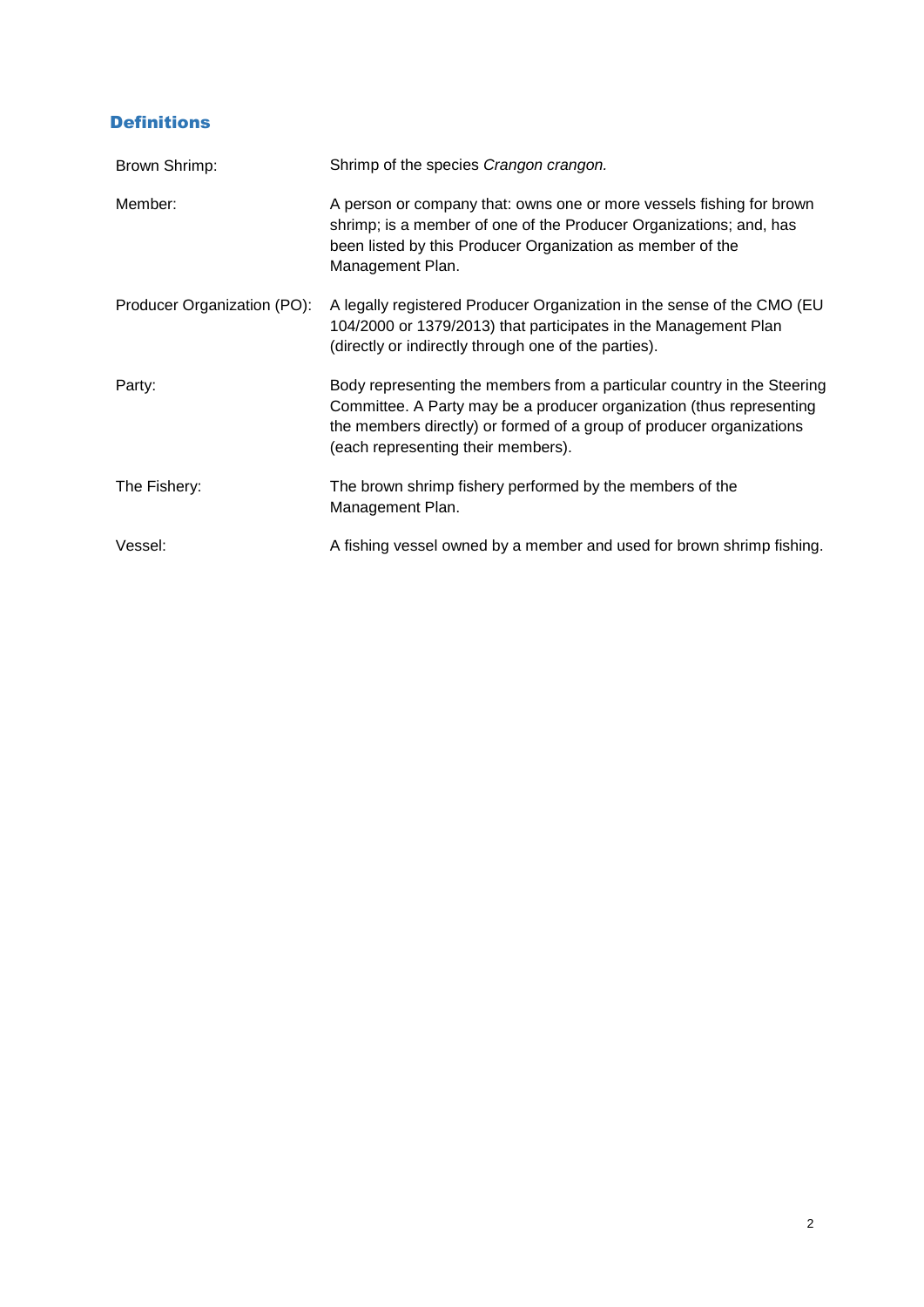# <span id="page-2-0"></span>A. Management objective

The objective of this management plan is a sustainable North Sea brown shrimp fishery, by means of an ecologically responsible, co-managed fishery, with high long-term sustainable yield of the target species and minimized effects on the marine ecosystem.

#### <span id="page-2-1"></span>B. Management structures and processes

#### <span id="page-2-2"></span>B1. The Steering Committee

A Steering Committee (SC) of the Brown Shrimp Cooperative MSC Group shall be responsible for the maintenance, monitoring and control of the management plan on behalf of the members.

The Steering Committee shall consist of at least one representative (and one deputy) of each party to the management plan:

- CVO (Coöperatieve Visserij Organisatie) for the Netherlands
- MSC-GbR for Germany
- DFPO (Danish Fishermen Producer Organisation) for Denmark

The Steering Committee shall take decisions on matters that follow from this management plan, as well as any changes to the management plan, by consensus of the representatives (or deputy, if the representative is not present) of all three national fleets.

The Steering Committee may elect to invite other participants to its meetings as observers, experts or presenters.

The Steering Committee shall meet in person at least once every year and may elect to meet as often as necessary.

The Steering Committee shall be aided in its responsibilities by a Project Working Group (PWG), as well as by the active support of each of the POs that take part in the Brown Shrimp Cooperative MSC Group.

#### <span id="page-2-3"></span>B2. Cost sharing

Common expenses associated with the management plan, as well as with an MSC assessment and surveillance audits, shall be shared by the parties according to the following key:

- $\bullet$  CVO: 47 %
- $\bullet$  MSC-GbR: 42 %
- DFPO: 11 %

The key shall be re-evaluated at the conclusion of the MSC-assessment process.

#### <span id="page-2-4"></span>C. Management of the fishery

#### <span id="page-2-5"></span>C1. Participating vessels

Any commercial fishing vessel registered in the EU, fishing for brown shrimp along the Continental North Sea coast (France, Belgium, the Netherlands, Germany, Denmark) can participate in the management plan as long as: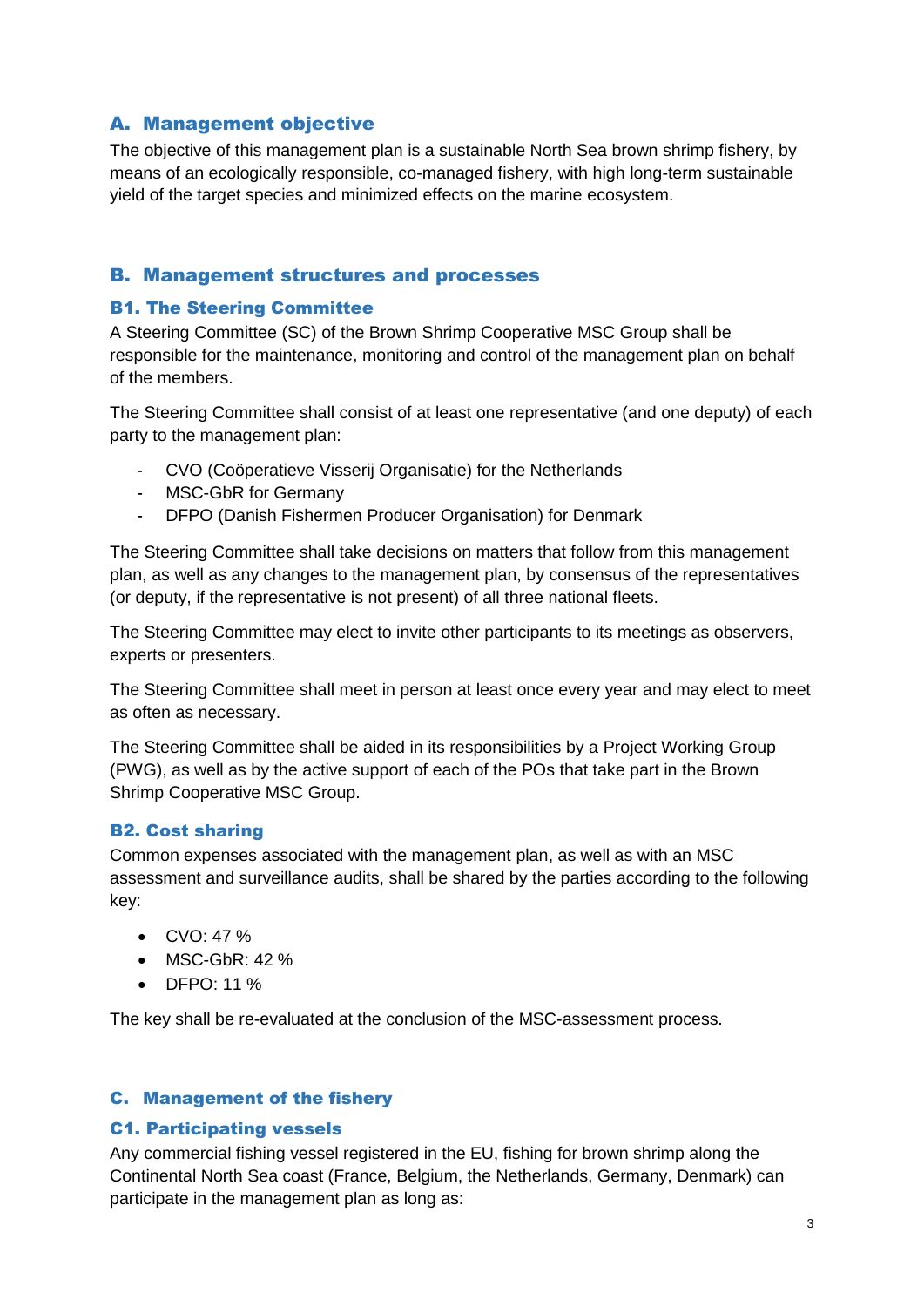- **C1.1 The vessel is owned by a member of one of the parties to the plan (either directly, or indirectly through a producer organization).**
- **C1.2 The member and vessel has not been excluded from the plan due to an infringement.**
- **C1.3 The capacity cap in C2 below has not been reached.**
- **C1.4 Vessels in the management plan are not allowed to fish for brown shrimp using trawls emitting electrical pulses.**

*Fishing with electrical pulses is currently illegal, and only performed on an experimental basis in the North Sea. It is known that pulse fishing has a higher catchability of shrimp and a different profile of ecosystem effects compared to the existing trawls, but the scientific knowledge is not yet at a point where these differences can be quantified.*

If a member voluntarily elects to remove a vessel from the management plan, this shall have effect for at least 12 months.

#### <span id="page-3-0"></span>C2. General rules for capacity, effort and gears

*The general rules for capacity, effort and gear provide a set of limits around the fishery, to avoid unmanaged increases in effort, catchability or ecosystem effects.*

The total number of vessels allowed in the management plan, and their combined engine power, shall be limited as follows:

For each participating country, the number of vessels and combined kW shall not be higher than the number of vessels and combined kW officially registered by the authorities of the country on the  $1<sup>st</sup>$  of January 2015.

If vessels from a country other than the three founding countries enter the management plan at a later stage, the same rule shall apply for these vessels.

If the number of vessels or combined kW of a particular country reaches the capacity cap, no new vessels/expanding kW shall be allowed unless the Steering Committee decides that this can be allowed on the basis that:

- There is scientific advice that shows that an increase in capacity would not move the fishery away from the target of high long-term sustainable yield, or
- The Steering Committee has agreed upon other measures that counteract the effect of an increasing capacity on the long-term yield.

The officially registered number of vessels and kW for each country on 1 January 2015 was:

- The Netherlands: 226 vessels, 40,410 kW
- Germany: 213 vessels, 41,198 kW
- Denmark: 28 vessels, 5,213 kW
- Belgium: 42 vessels, 9,079 kW

Please note that the number of vessels do not necessarily reflect the active vessels under this management plan in each of the countries.

Participating vessels need to obey the following rules: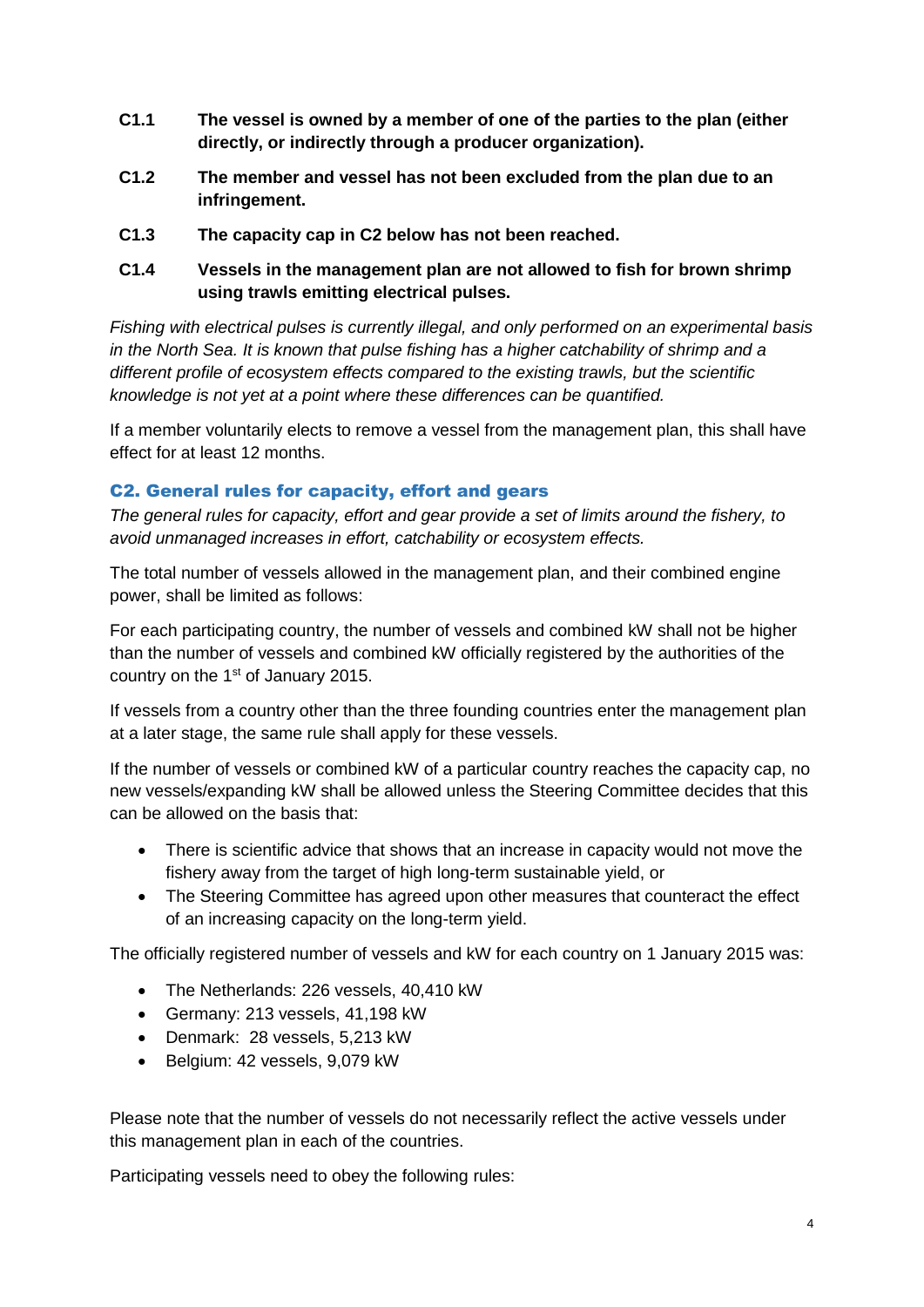- **C2.1 No vessel is allowed to fish for brown shrimp for more than 4800 hours at sea (=200 days) per year.**
- **C2.2 Vessels are not allowed to have a combined length of the beams of more than 20 m including the shoes (or 18 m excluding the shoes if this is the applicable national regulation).**
- **C2.3 Vessels are not allowed to have a combined weight of the gears of more than 4000 kg. The weight is determined as dry weight in air. The gear includes everything attached to the beam behind the connection to the wire. The scale shall be attached at the point where the wire is fixed to the gear (Hahnepot). The gear is lifted by the winch until all parts of the gear hangs free in the air.**
- **C2.4 Trawls used by the participants for brown shrimp fishing may not contain mesh with a smaller opening than 20mm in any part of the gear. The mesh opening shall be measured with the Omega-meter according to the EU regulations. If an outer bag of large-mesh netting is attached around the cod-end, this shall have a circumference at least as large as the cod-end itself.**

# <span id="page-4-0"></span>C3. Sorting of the catch

*The rules on sorting of the catch are intended to minimize the amount and maximize the survival of unwanted bycatch (undersized shrimps as well as other marine organisms) in the fishery.*

- **C3.1 Trawls used by the participaiting vessels fishing for brown shrimp must at any time contain – even if exemptions are allowed by national authorities – a sieve net with a maximum opening of 70 mm or a sorting grid with a maximum of 20 mm between the bars or an alternative measure that is qualified to reduce bycatch rates. All measures have to be placed in accordance with the national law and specifications that follow from EU technical rules (850/98 or later versions).**
- **C3.2 Catches must be sorted on board using a sorting machine with a bar spacing adjusted to the size of marketable brown shrimp and a constant water flow to ensure high survival of unwanted catches.**
- **C3.3 Sieving on land must be conducted on a sieve with at minimum opening of 6.8 mm over a surface of at least one square meter. Shrimps that fall through this sieve are defined as sievage.**
- **C3.4 Sievage must be crushed, except if the disposition for non-human consumption can be proven by shipping notes and/or invoices.**
- **C3.5 Over a period of two calendar weeks (starting with week 1+2) the average amount of sievage for a participating vessel may not exceed 15 % of the total landing. Sievage shall be defined as undersized brown shrimp; the total landing as sievage plus marketable brown shrimp. Spoiled brown shrimp and other marine organisms shall not be included in the calculation.**

POs shall ensure that data on sievage are available for the independent control agencies no later than 10 days after the end of each two-week period.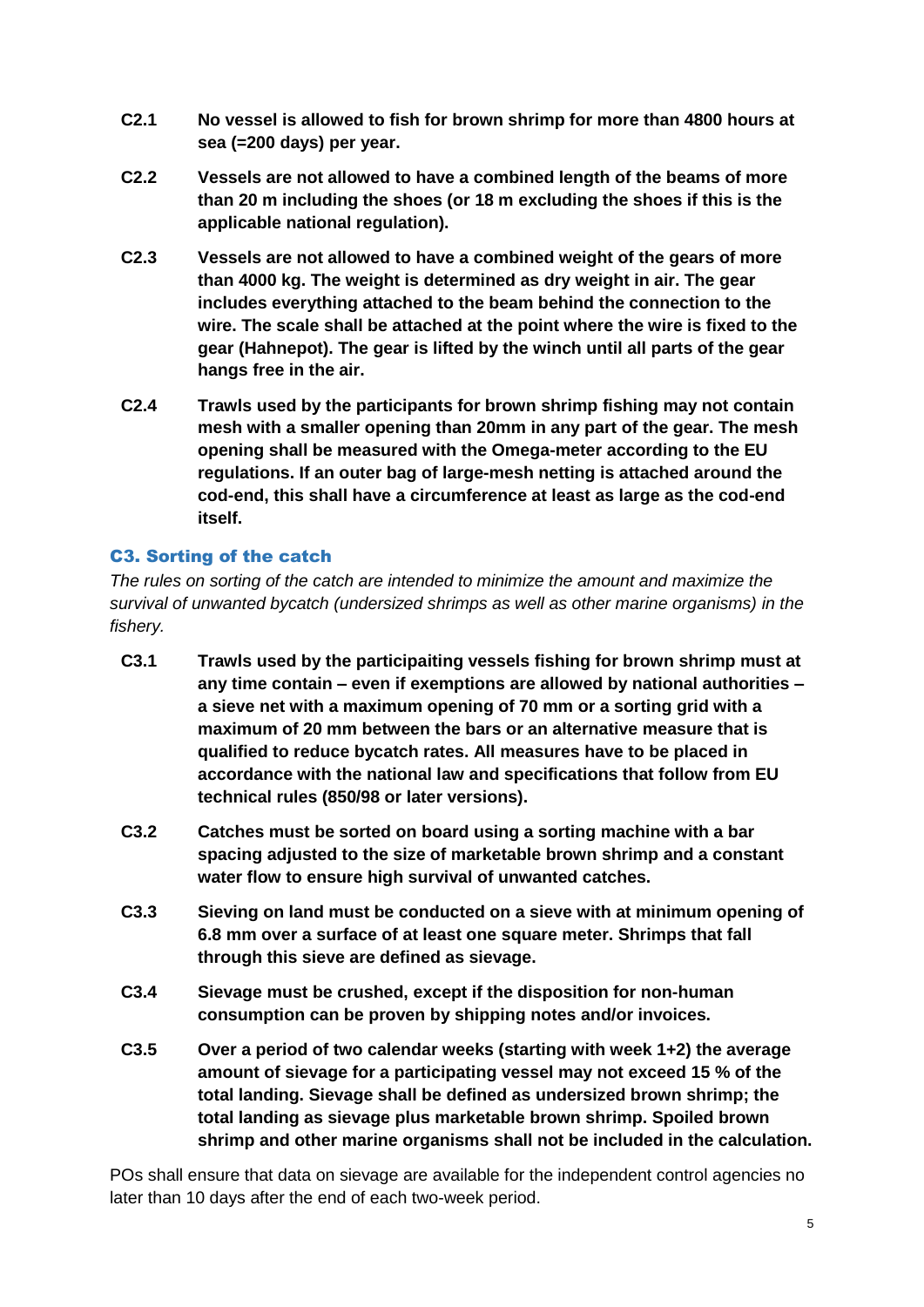#### <span id="page-5-0"></span>C4. High long-term sustainable yield

*The Common Fisheries Policy of the European Union aims for fishing stocks at a level that provides the maximum sustainable yield (MSY), or an proxy of this if MSY is not known. MSY is not known for the brown shrimp fishery, but scientific results indicate that the effort (since approx. 1995-2000) is above the level that would give the highest long-term sustainable yield. Model results also indicate that one way to achieve high long-term sustainable yields would be to increase the standard mesh-size to 26 mm. This is predicted to increase the stock size by approx. 20% and would contribute to increased egg production (meaning lower risk of recruitment overfishing).*

*While the model indicates that the long-term result from using a 26 mm mesh would be higher catch rates for the vessels (because of an increased stock), the model has not been tested in actual management. It is, however, inevitable that a higher mesh-size leads to short-term losses in catch for the vessels, and this loss will only be reversed through growth in the stock if the model results are correct.*

*The strategy to achieve high long-term sustainable yield is thus adaptive – it introduces the increase in mesh-size in a stepwise fashion, monitoring the results of each increase to see if the model is validated or contradicted. This stepwise fashion also ensures that the short-term loss of landings is lower and more rapidly compensated.*

**C4.1 Starting from the 1 st of May 2016, trawls used by the participating vessels fishing for brown shrimp may not contain mesh with a smaller opening than 22 mm in the cod-end. The mesh opening shall be measured with the Omega-meter according to the EU regulations. The cod-end shall be defined as at least the last 150 rows of mesh in the trawl net.** 

## **C4.2 Starting from the 1 st of May 2019, the mesh opening described in C4.1 shall be 24 mm. The cod-end shall be at least 125 rows.**

Before the 1<sup>st</sup> of January 2019, the SC shall seek the advice of relevant scientific institutions on whether the results of the monitoring of the shrimp stock indicate that the model is validated and still predicts that a larger mesh size would result in a higher long-term yield. If this is not the case, C4.2 shall be re-evaluated based upon the scientific advice.

## **C4.3 Starting from the 1 st of May 2021, the mesh opening described in C4.1 shall be 26 mm. The cod-end shall be at least 125 rows.**

Before the 1<sup>st</sup> of January 2021, the SC shall seek the advice of relevant scientific institutions on whether the results of the monitoring of the shrimp stock indicate that the model is validated and still predicts that a larger mesh size would result in a higher long-term yield. If this is not the case, C4.3 shall be re-evaluated based upon the scientific advice.

If an increase in average effort of the vessels (hours-at-sea) or number of active vessels is working against achievement of high long-term sustainable yields, measures shall be taken to reduce effort or otherwise counteract the increase.

## <span id="page-5-1"></span>C5. Avoiding recruitment overfishing

*There is no indication that the brown shrimp stock has ever experienced recruitment overfishing nor that it is very likely to occur. However, in accordance with the precautionary principle, it is necessary to reduce fishing when the shrimp stock gets beneath a predetermined precautionary level, indicating a decreased shrimp stock in the North Sea.*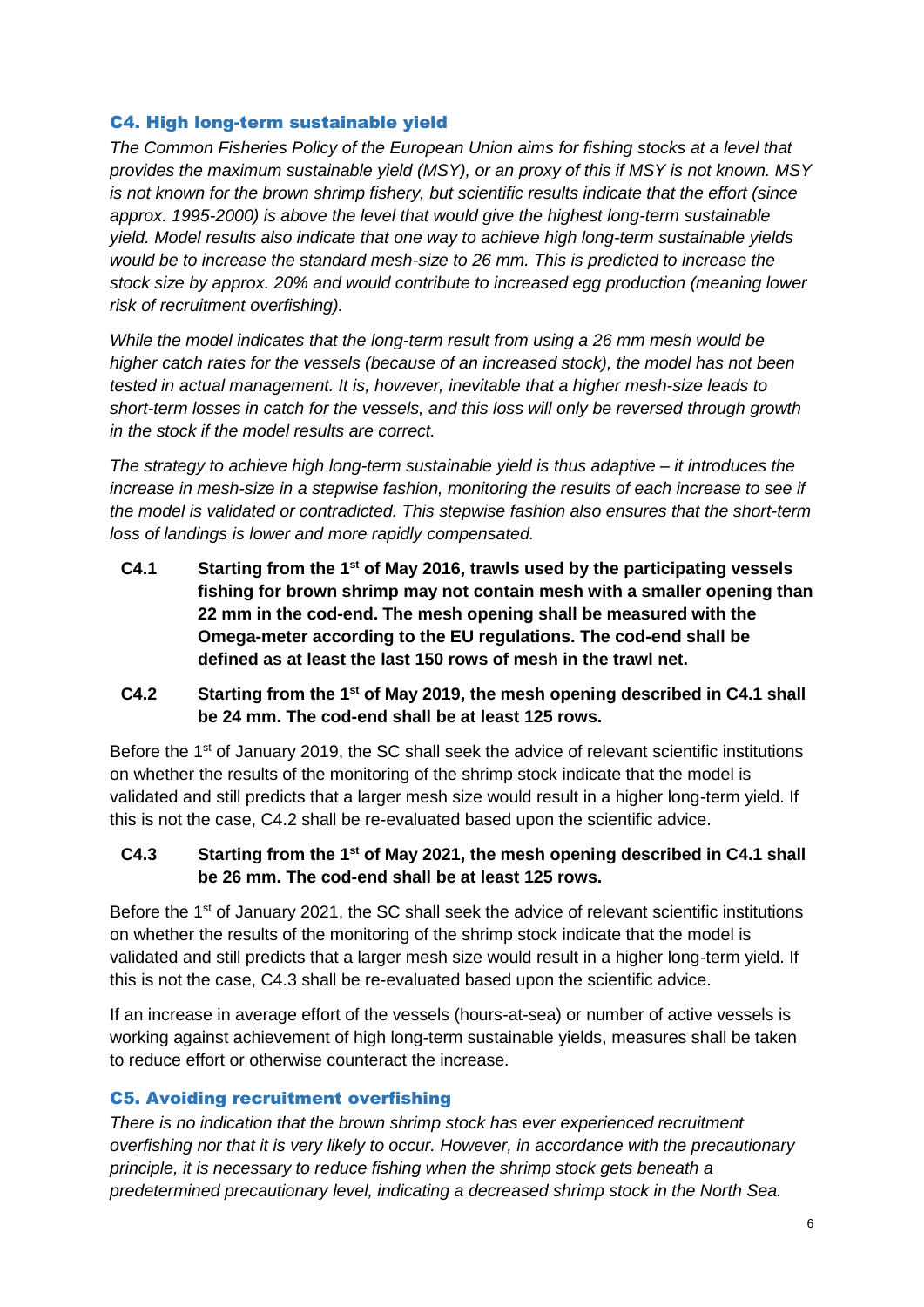*As 'Landings per unit of effort' (LPUE) indicate the amount of shrimp caught during a specific time period (kg per hour at sea), LPUE data can be used as an indicator of the status of the*  shrimp stock in the North Sea<sup>1</sup>. A high LPUE indicates a high abundance of brown shrimp, *and consequently, a low LPUE indicates that the stock has decreased. The ICES' Working Group on Crangon (WGCRAN) has concluded that management based on LPUE data and effort reductions currently is the best management practice, when it concerns such a short lived species as Crangon crangon<sup>2</sup> .*

Monthly average LPUE data for all participating vessels will be gathered (from electronic logbook and auction data) by the PWG and compared to the predetermined reference values outlined in table 1 below, after the end of each calendar month – or as close to the end of the month as possible still ensuring that fishermen are correctly informed in due time as stated below.

| average LPUE values were noted.<br>Month | Average<br><b>LPUE</b><br>per<br>month in<br>2002 | Average<br><b>LPUE</b><br>per<br>month in<br>2007 | Average<br><b>LPUE</b><br>per<br>month in<br>2002 &<br>2007 | Ref 1<br>(70%) | Ref 2<br>(65%) | Ref 3<br>(60%) | Ref 4<br>(55%) | Ref 5<br>(50%) |
|------------------------------------------|---------------------------------------------------|---------------------------------------------------|-------------------------------------------------------------|----------------|----------------|----------------|----------------|----------------|
| <b>January</b>                           | 10,74                                             | 36,00                                             | 23,37                                                       | 16,36          | 15,19          | 14,02          | 12,85          | 11,69          |
| <b>February</b>                          | 13,01                                             | 22,40                                             | 17,71                                                       | 12,39          | 11,51          | 10,62          | 9,74           | 8,85           |
| <b>March</b>                             | 14,18                                             | 26,17                                             | 20,18                                                       | 14,12          | 13,11          | 12,11          | 11,10          | 10,09          |
| <b>April</b>                             | 12,58                                             | 27,98                                             | 20,28                                                       | 14,20          | 13,18          | 12,17          | 11,15          | 10,14          |
| <b>May</b>                               | 13,28                                             | 25,29                                             | 19,29                                                       | 13,50          | 12,54          | 11,57          | 10,61          | 9,64           |
| June                                     | 16,01                                             | 18,75                                             | 17,38                                                       | 12,17          | 11,30          | 10,43          | 9,56           | 8,69           |
| July                                     | 24,27                                             | 24,24                                             | 24,26                                                       | 16,98          | 15,77          | 14,55          | 13,34          | 12,13          |
| August                                   | 37,71                                             | 25,91                                             | 31,81                                                       | 22,27          | 20,68          | 19,09          | 17,50          | 15,91          |
| <b>September</b>                         | 42,81                                             | 32,04                                             | 37,43                                                       | 26,20          | 24,33          | 22,46          | 20,58          | 18,71          |
| <b>October</b>                           | 48,73                                             | 27,05                                             | 37,89                                                       | 26,52          | 24,63          | 22,73          | 20,84          | 18,95          |
| <b>November</b>                          | 37,36                                             | 21,92                                             | 29,64                                                       | 20,75          | 19,27          | 17,78          | 16,30          | 14,82          |
| <b>December</b>                          | 31,75                                             | 16,18                                             | 23,97                                                       | 16,78          | 15,58          | 14,38          | 13,18          | 11,98          |

**Table 1** Monthly reference values used for management measures. Reference values represent a percentage (in between brackets) of the average LPUE value per month in 2002 & 2007, representing years where both low and average LPUE values were noted.

If the average LPUE of a calendar month is below reference value 1 for that particular month, fishing in the first two calendar weeks after the calculation has been performed shall be limited for each vessel to the number of hours per week outlined in the Harvest Control Rule in table 2 below.

As long as average LPUE values remain below reference value 1, the monitoring frequency is increased and the average shall be calculated over 15 days (instead of a calendar month).

**Table 2** Scenarios and management measures if current LPUE values decrease below predetermined reference values. The harvest control rule is based on the ICES hockey-stick method*<sup>3</sup>* in five steps of 12 hours for simplicity, and with a lowest level of fishing at 24 hours to ensure continued monitoring of the stock.

| Option | <b>Proxy</b>         | <b>Management measure</b>                                             |
|--------|----------------------|-----------------------------------------------------------------------|
|        | LPUE > Ref 1         | No particular measure needed since stock is above precautionary limit |
|        | Ref 1 < LPUE > Ref 2 | Precautionary buffer reference value.                                 |

<sup>1</sup> Source: Neudecker, Damm, Müller, & Berkenhagen, 2011

1

<sup>2</sup> Source: ICES Advisory Committee, 2014

<sup>3</sup> Source: ICES, 2015.

[http://ices.dk/sites/pub/Publication%20Reports/Advice/2015/2015/General\\_context\\_of\\_ICES\\_advice\\_2](http://ices.dk/sites/pub/Publication%20Reports/Advice/2015/2015/General_context_of_ICES_advice_2015.pdf) [015.pdf](http://ices.dk/sites/pub/Publication%20Reports/Advice/2015/2015/General_context_of_ICES_advice_2015.pdf)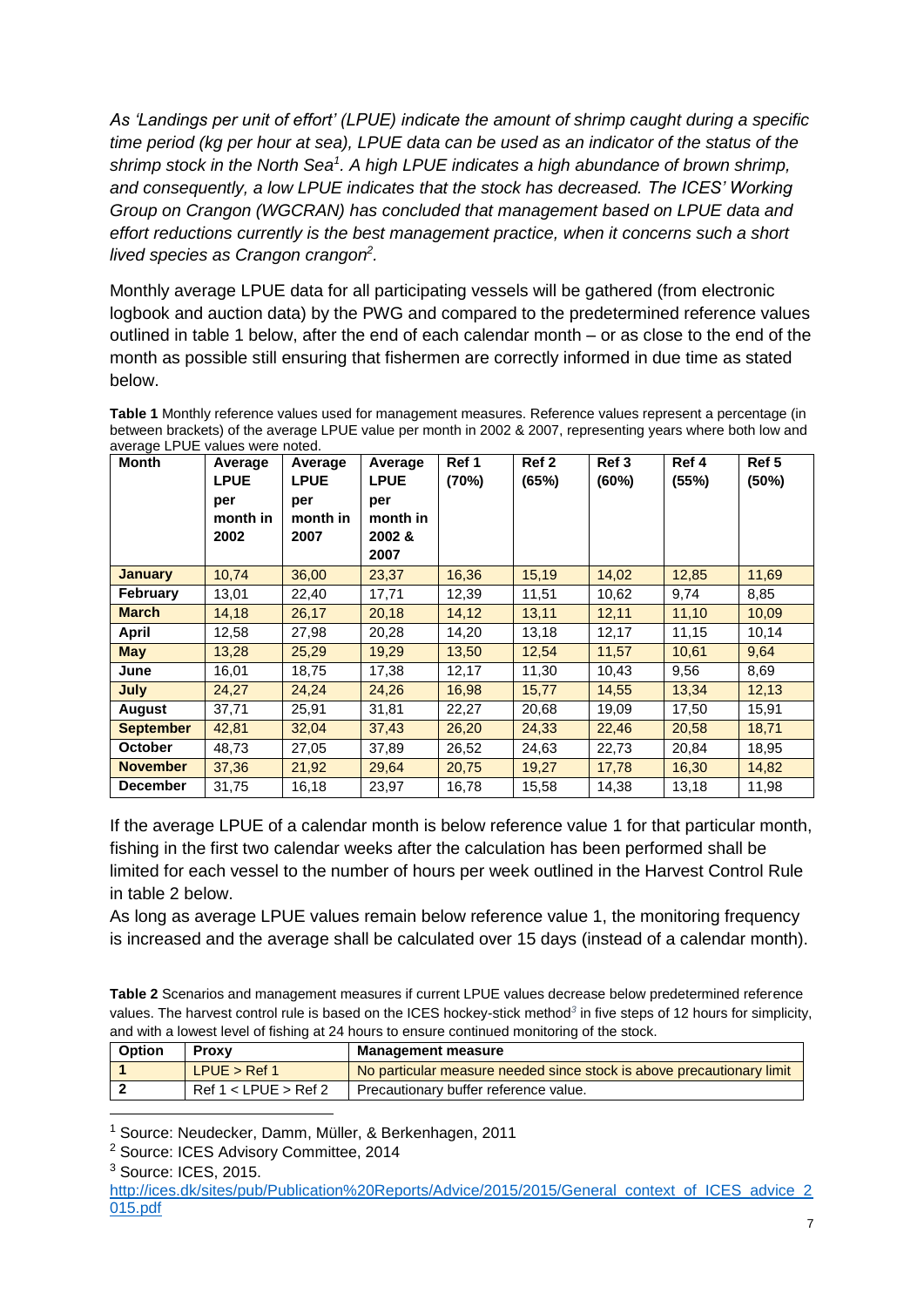|   |                      | Vessels may be at sea for a maximum of 72 hours per calendar week,<br>calculated from departure to arrival in the harbor.                           |
|---|----------------------|-----------------------------------------------------------------------------------------------------------------------------------------------------|
| 3 | Ref 2 < LPUE > Ref 3 | Vessels may be at sea for a maximum of 60 hours per calendar week,<br>calculated from departure to arrival in the harbor.                           |
|   | Ref 3 < LPUE > Ref 4 | Vessels may be at sea for a maximum of 48 hours per calendar week,<br>calculated from departure to arrival in the harbor.                           |
| 5 | Ref 4 < LPUE > Ref 5 | Vessels may be at sea for a maximum of 36 hours per calendar week,<br>calculated from departure to arrival in the harbor.                           |
| 6 | $L$ PUE < Ref 5      | Limit reference value.<br>Vessels may be at sea for a maximum of 24 hours per calendar week,<br>calculated from departure to arrival in the harbor. |

Changes shall enter into force no later than 15 days after the end of the month (or 15 day period) that the change is based upon. Vessels shall be informed of changes to the maximum allowed fishing hours by electronic means no less than 3 days before the changes enter into force.

**C5.1 In periods with restrictions based on the monthly LPUE, no participating vessel is allowed to fish for brown shrimp for more than the maximum number of hours at sea as instructed by the PWG and/or SC.**

# <span id="page-7-0"></span>D. Monitoring and research

*The monitoring and research requirements are built upon the advice of ICES and national scientists in order to be able to increase the confidence that the management plan delivers on its objective.*

The effort of all vessels shall be monitored by:

- Hours-at-sea and kW-hours-at-sea (for comparison with historical data), and
- Hours-fishing and kW-hours-fishing (for future reference and refinement of harvest control rules)

A fleet register shall contain basic data on all participating vessels (such as name, number, length, engine power). The register shall be expanded into a fleet inventory, including technical information on vessels that allows monitoring of changes in fishing efficiency. Beam length and gear weight shall be registered before the 1<sup>st</sup> of February 2016. Further, measures such as deck machinery and sorting devices shall be added gradually.

The Brown Shrimp Cooperative MSC Group will acquire scientific advice from a relevant scientific institution every year to enable an evaluation of whether the management plan is delivering on its objectives, including (but not necessarily limited to):

- Reaching the target of high long-term sustainable yields,
- Avoiding recruitment overfishing,
- Minimizing unwanted by-catch.

To ensure sufficient data for future analyses, the following is applicable to all participating vessels:

# **D1.1 Vessels must participate in any data collection deemed necessary by the SC for the monitoring of the fishery.**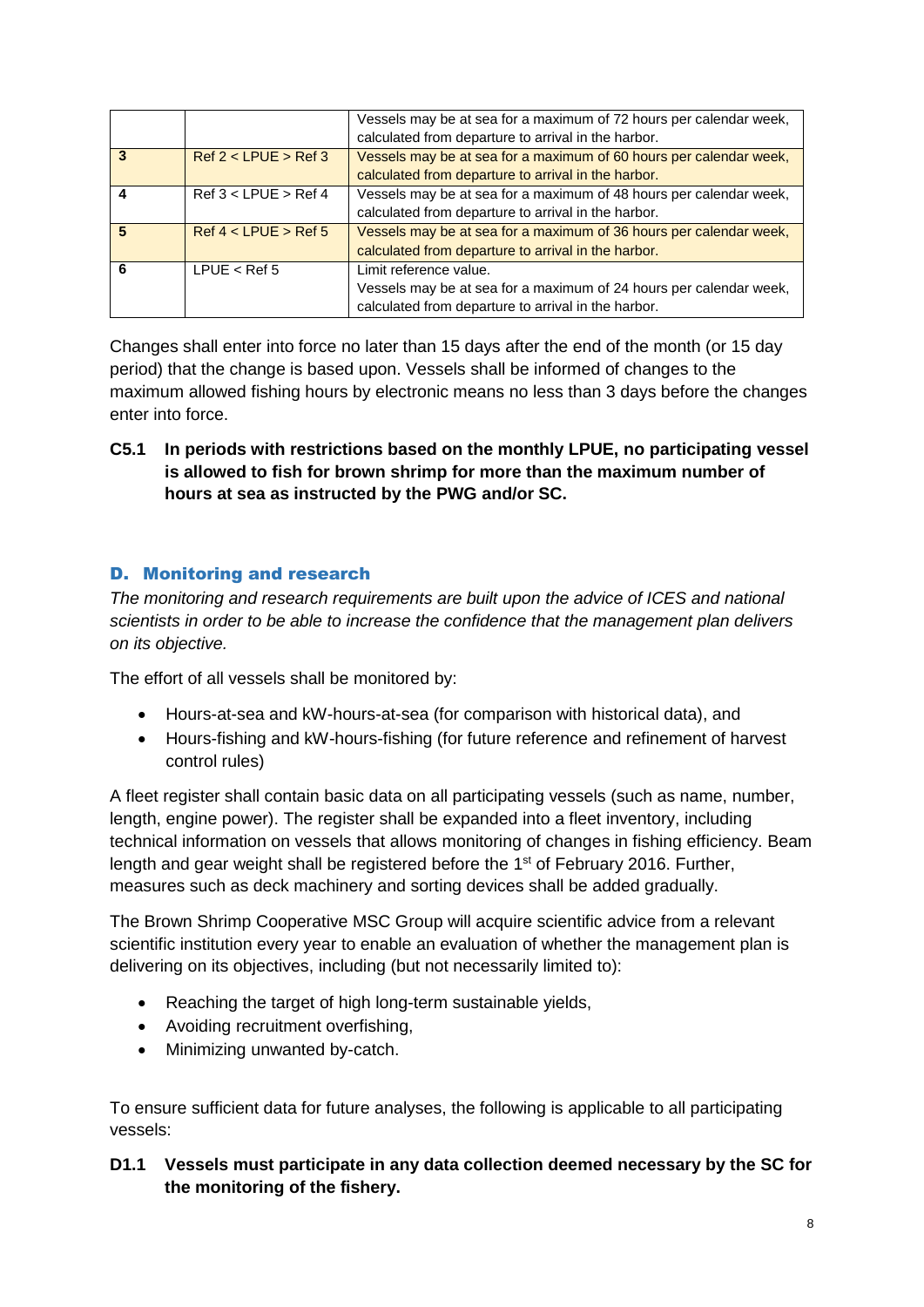Exceptions to rules in the management plan for a subset of vessels can be granted by the SC for the purpose of scientific experiments/surveys.

# <span id="page-8-0"></span>E. Ecosystem impacts

#### <span id="page-8-1"></span>E1. Unwanted catches

*The unwanted catches in the brown shrimp fishery consists of three types: undersized brown shrimp (see C3 sorting of the catch), commonly occurring fish and invertebrates; and rare or protected species (see E2 ETP species). The increasing mesh size (C2.4 and C4) as well as the sieve net (C3.1) and water-flow in the sorting machines (C3.2) all work to minimize the number (or mortality) of other fish and invertebrates in the catch.*

The Brown Shrimp Cooperative MSC Group will undertake review of alternatives to the existing technical measures (chapter C) which are better at avoiding unwanted catches, and to incorporate these in the plan, if they are sufficiently practical, safe and cost-effective. Such reviews shall be done as alternatives become available, and at least every five years.

#### <span id="page-8-2"></span>E2. ETP species

*ETP (endangered, threatened and protected) species are by nature rare catches. Since vessels are not required to record catches of less than 50 kg in the EU logbook, it is necessary to have a separate ETP recording system to assess the impact of the brown shrimp fishery on ETP species.*

The Brown Shrimp Cooperative MSC Group shall supply each vessel with an ETP registration sheet (on paper or in electronic form) and an identification sheet/wheelhouse guide to help fishermen identify the rare species. The producer organizations or parties shall collate all data from the ETP sheets and a joint report on numbers, trends and geographic spread shall be produced once every year.

If significant trends in ETP catch rates that require action are detected appropriate additional bycatch reduction measures will be implemented.

To ensure sufficient data on ETP species is gathered, the:

**E2.1 Participating vessels must record all incidental catches of endangered, protected and threatened species in the ETP sheet. The type of by-catch avoiding device has to be filled in under remarks, if not a standard sieve net is used. Viable specimens must be released as rapidly and gently as possible. Each vessel shall have an ETP identification sheet/wheelhouse guide on board to ensure correct identification. ETP sheets shall be sent to the producer organization or party as instructed.** 

#### <span id="page-8-3"></span>E3. Seabed habitats

*The brown shrimp fishery is generally performed on relatively shallow sandy bottom types characterized by very high levels of natural disturbance. Smaller and some larger areas along the entire coast (particularly in the inner parts of the Wadden Sea) have been closed to fishing by the authorities. In addition, the weight limit (C2.3) ensures that the brown shrimp fishery continues to be a fishery with lightweight gear and avoids penetration below the surface layer of the bottom.*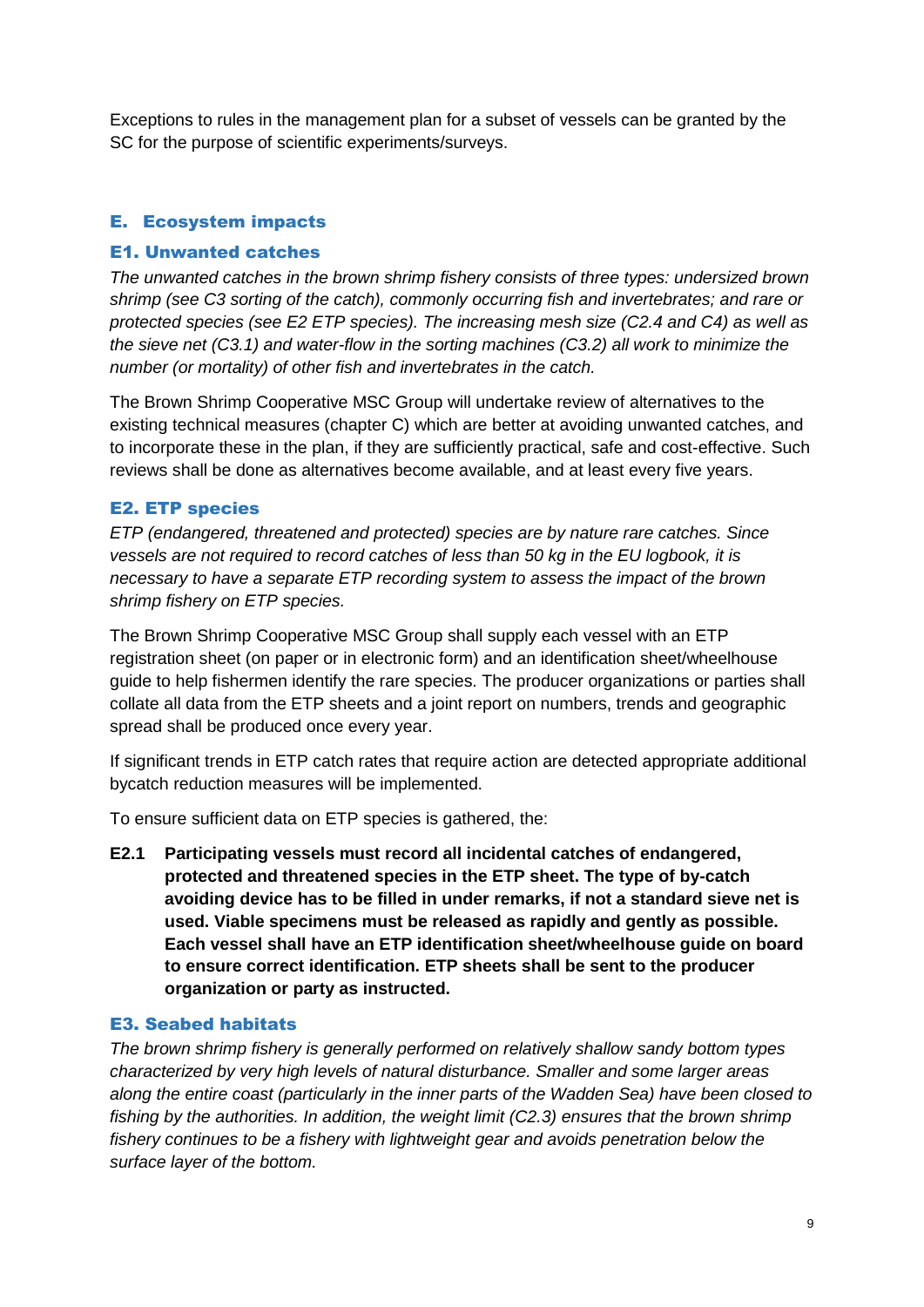The fishing activity of the members will be monitored (through VMS mapping) every year to monitor the risk of any expansion into sensitive habitats.

## <span id="page-9-0"></span>E4. Waste and oil

- **E4.1 All in-organic waste (including that which is caught in the gear) must be brought to shore and handed over to the relevant service (Fishing for Litter, national harbor recycling initiatives etc.).**
- **E4.2 Waste oil or wastewater containing oil must be stored responsibly and brought to shore for proper disposal.**

# <span id="page-9-1"></span>F. Other stakeholders

*Stakeholders with an interest in the management of the brown shrimp fishery include other fishermen and their organizations around the North Sea, as well as NGO's and other public interest organizations. The majority of these are organized in the North Sea Advisory Council (NSAC).*

The Brown Shrimp Cooperative MSC Group will at least every year present the NSAC (or a sub-group of this) with the management plan and any changes to it since last year, as well as the results of the scientific evaluation and monitoring of progress. The Brown Shrimp Cooperative MSC Group will encourage advice from the NSAC and include any changes that the Steering Committee finds would help in fulfilling the objectives of the plan.

During the whole certification period there will be a working group consisting of the fishery and appropriate NGO's, coming together at least twice a year (once close to the SA, once between the SA) and discussing/consulting/negotiating the implementation of the conditions and the recommendations with a special view on the sustainability of the fishery and the protection goals of the area where the fishery is operating in. The group is coordinated by the fishery; the NGOs will name one contact person. Information as e.g. the information for the SA is provided also to the NGOs prior to meetings. All information is subject to an appropriate confidential agreement.

## <span id="page-9-2"></span>G. Independent control

*As many of the rules in this management plan go much beyond the legal requirements of the EU and national states, it is necessary to have an independent control of vessels and organizations to ensure compliance across the entire fleet.*

The control of the implementation of the management plan shall be performed by one or more independent control agency/ies. If it is performed by more than one agency, the agencies shall cooperate to ensure that the control is performed in the same way everywhere.

At least 20 % of the vessels in each country shall be controlled by the control agency each calendar year. Controls must be unannounced and shall be spread out to ensure reasonable geographic coverage.

The producer organizations and sieving stations shall be controlled at least once every calendar year.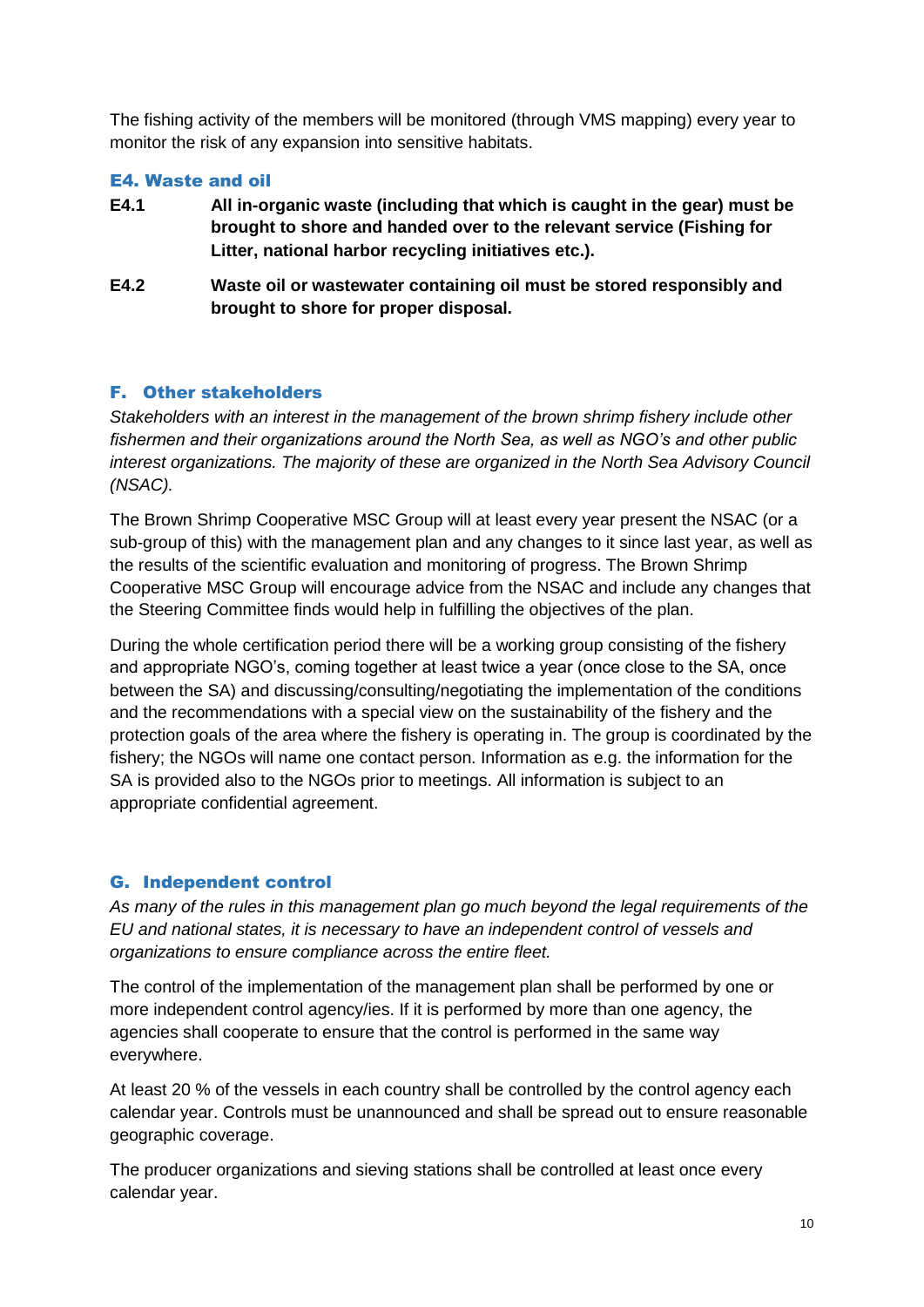All participating parties and producer organizations promise to give strong support to the controlling agency and its work. The producer organizations are responsible for ensuring compliance with the management plan by their members.

An inspection protocol shall ensure a standardized and comparable control of producer organizations and vessels. The inspection template shall be based directly upon the rules in the management plan. The filled out inspection reports based on the protocol shall be kept for at least 5 years.

The control agencies report every 3 months to the SC on the number of inspections and number and type of infringements in each country and producer organization.

## **G1.1 Participating vessels must cooperate in an onboard inspection.**

## <span id="page-10-0"></span>H. Penalties

*The penalty annex to the management plan sets out the applicable penalties for infringements against any of the rules in the management plan.*

#### <span id="page-10-1"></span>H1. Process

The control agency shall take up a written report of each inspection including any infringements. The member shall have the opportunity to include comments on the onboard inspection report before signing it. The control agency electronically sends the report to the PO of which the vessel is a member, as soon as possible, but within 14 days after the infringement has been detected.

The PO is responsible for the compliance of its members. In case of an infringement the PO shall send a warning or penalty notice in writing to the member within 14 days of receiving the report.

A warning shall contain at least: the infringement found in the report and management plan rule(s) not followed; notice of the penalty that would apply for a future repeated infringement; and notice of the opportunity of the member to appeal.

A penalty notice shall contain at least: the infringement found in the report and management plan rule(s) not followed; the appropriate penalty as outlined in the penalty annex and date of entry into force; and instruction for the member to inform the PO, if the penalty is taken in the form of effort reduction or a fine; and notice of the opportunity of the member to appeal.

The penalty shall enter into force seven days after the penalty notice has been sent. If the penalty can be taken in the form of an effort reduction, the member shall inform the PO of the intention to do so within this period; otherwise, a fine will be forwarded by the PO.

Invoices for fines shall be payable 15 days after the date of entry into force. Effort reductions and suspensions shall take effect at midnight on date of entry into force, or the first working day hereafter, if the date of entry into force is not a working day. For effort reductions, this means that from the day of entry into force, and for as long as the length of the reduction, the vessel may not leave port for brown shrimp fishing.

## <span id="page-10-2"></span>H2. Appeal

If the member wishes to appeal the penalty decision, this must be done within fourteen days after the penalty notice or warning has been sent. Appeal shall be sent to the PO in writing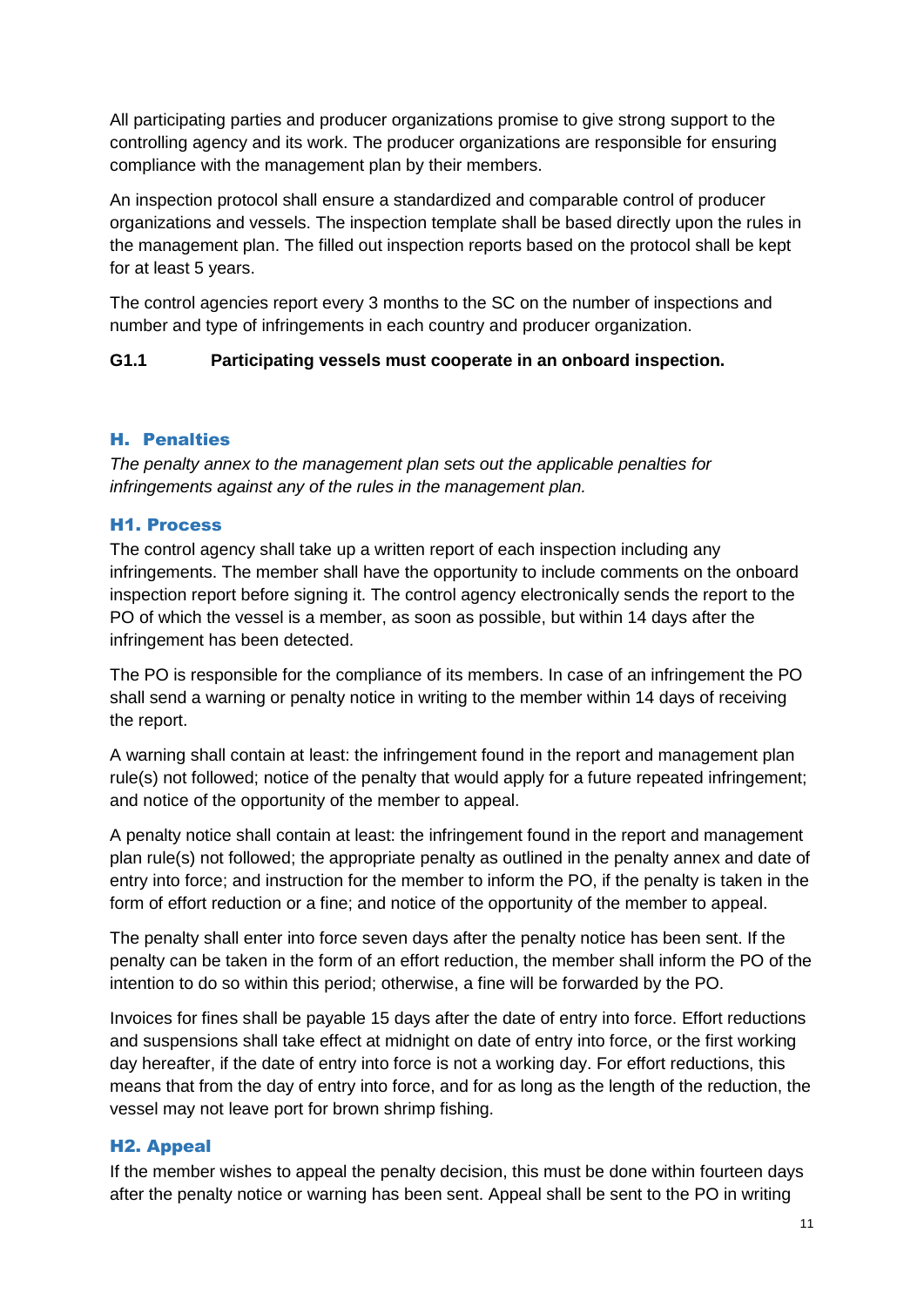and will have suspensive effect on the entry into force of the penalty. The PO shall reconsider the penalty in light of the appeal and any other information it may choose to obtain and inform the member and the control agency in writing of its decision to uphold, change or cancel the penalty, and set a new date of entry into force of the penalty (unless cancelled) seven days later.

Within this second period, the member and the control agency have the opportunity to appeal to the SC in writing, with suspensive effect. The SC shall consider the appeal and inform the member and the control agency of its decision to uphold, change or cancel the penalty. The decision of the SC is final and shall be informed to the member and PO in writing including a new date of entry into force of the penalty (unless the penalty is cancelled).

# <span id="page-11-0"></span>H3. Rules for POs and sieving stations

In the event of an infringement against the regulations of the management plan by a PO or sieving station, the control agency immediately informs the relevant party and the SC. The SC is responsible for ensuring that the appropriate penalty from the penalty regulation is applied.

PO's shall transfer the value of any fines paid by its members to the party of which it is a participant.